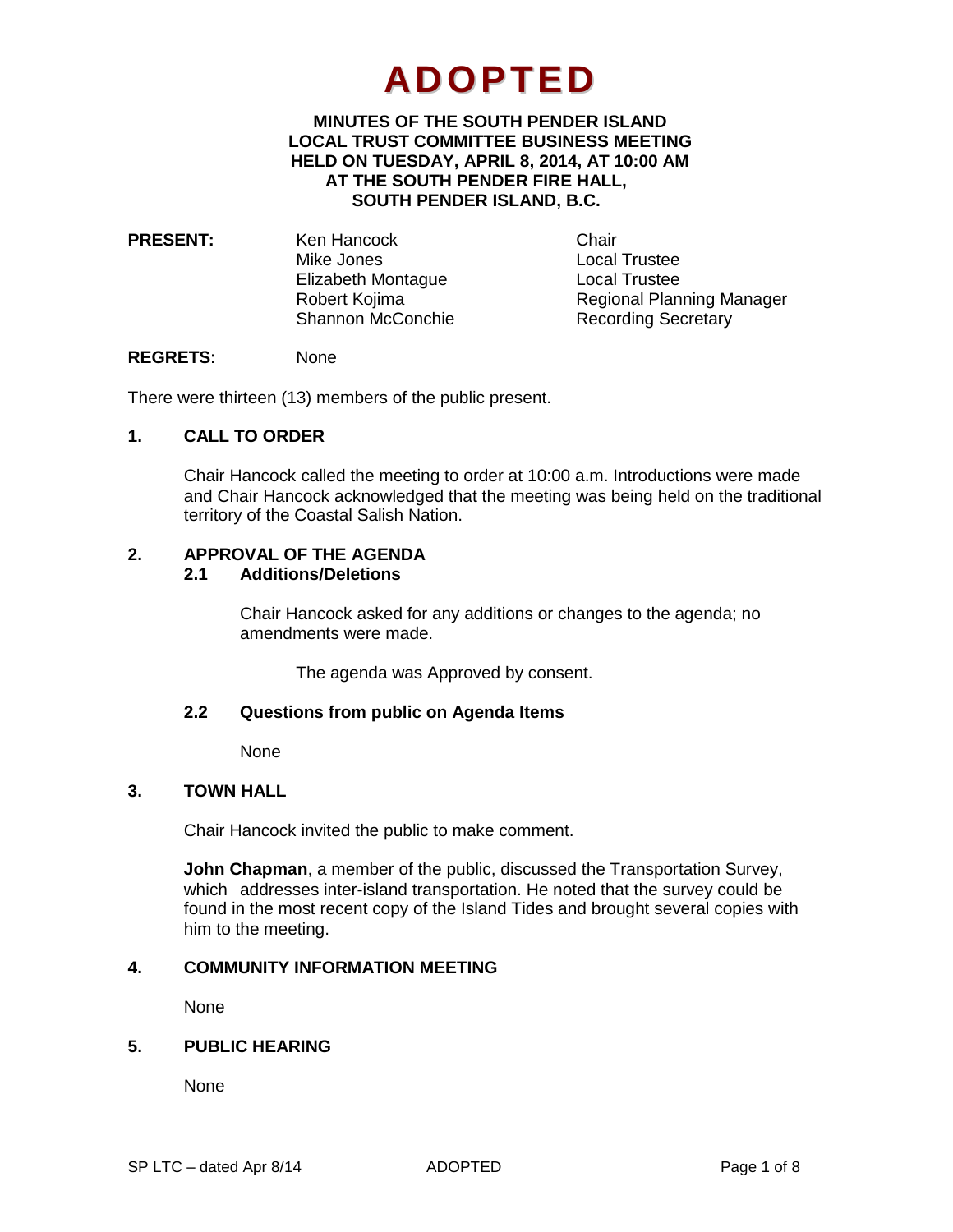#### **6. PREVIOUS MEETINGS**

- **6.1 Adopted Local Trust Committee Minutes – for information**
	- **6.1.1 South Pender Island Local Trust Committee Meeting Minutes of February 11, 2014**

For information

#### **6.2 Public Hearing Records and Community Information Meeting Notes Received – for information.**

None

#### **6.3 Section 26 Resolutions without Meeting (RWM)**

The RWM Report dated April 1, 2014, was provided for information.

## **6.4 Advisory Planning Commission Minutes**

None

## **7. BUSINESS ARISING FROM THE MINUTES**

# **7.1 Follow-up Action Report**

Regional Planning Manager (RPM) Kojima provided information from the Follow-Up Action Report dated April 1, 2014. He noted that the status of all items was provided in the report.

Trustee Montague stated that she would provide further information regarding the canal boat speed issue in her Work Program Report, item 12.1.2.

## **8. DELEGATIONS**

None

#### **9. CORRESPONDENCE**

None

#### **10. APPLICATIONS, PERMITS, BYLAWS AND REFERRALS**

#### **10.1 North Pender Island Local Trust Committee Bylaw 194 Referral**

# **SP-2014-007**

**It was MOVED and SECONDED,** that the South Pender Island Local Trust Committee responds to the North Pender Island Local Trust Committee Bylaw 194 referral with "Interests Unaffected."

**CARRIED**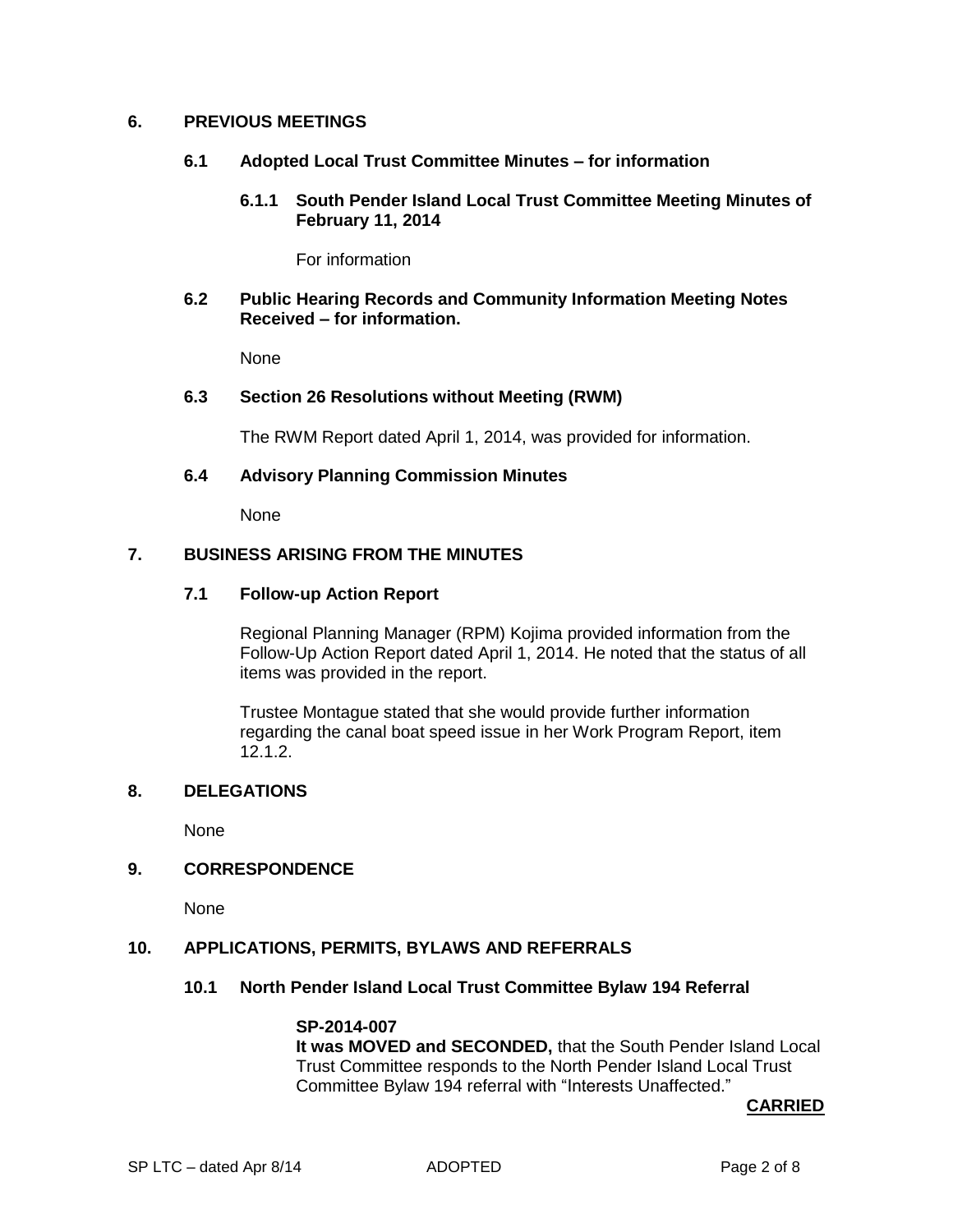## **10.2 Saturna Island Local Trust Committee Bylaws No. 112, 113, 114 & 115 Referral**

## **SP-2014-008**

**It was MOVED and SECONDED,** that the South Pender Local Trust Committee responds to the Saturna Island Local Trust Committee regarding Bylaw referrals No. 112, 113, 114, and 115, with "Interests Unaffected."

**CARRIED**

## **11. LOCAL TRUST COMMITTEE PROJECTS**

#### **11.1 Land Use Bylaw (LUB) Review – Draft Terms of Reference**

Regional Planning Manager (RPM) Kojima informed the public that the committee had received applications for focus group chairs and that these applications would be considered during the in-camera section and reported after. RPM Kojima further suggested that the committee consider setting dates, reviewing the draft Terms of Reference, and possibly giving direction on a draft Project Charter. He explained each of these steps and emphasized that all of these documents could be changed to suit the evolving needs of the project. He continued, describing the structure of the focus groups, noting that there would be three groups, each with its own chair, and each focusing on a different section of the Land Use Bylaw, as follows:

- Focus Group One: LUB Sections 1, 2, 8
- Focus Group Two: LUB Sections 4 and 5
- Focus Group Three: LUB Sections 3, 6, 7.

A discussion followed in which Trustee Montague, Trustee Jones, and RPM Kojima provided the following information in response to public questions:

- Focus groups will have access to the South Pender Island Fire Hall, but are also able to meet at a private residence as long as it remains open to the public.
- Focus group Chairs will have a deadline of April 19, 2014, by which to submit the dates and times of their planned meetings. This deadline was set in consideration of the submission deadline for the Pender Post.
- Focus group chairs will have a deadline of June 17, 2014, by which to submit their preliminary reports. This deadline was set to correspond with the June 24, 2014 Local Trust Committee Business Meeting.
- Trustee Montague emphasized that she would be at as many meetings as possible and would be available as a resource to the Chairs of the focus group.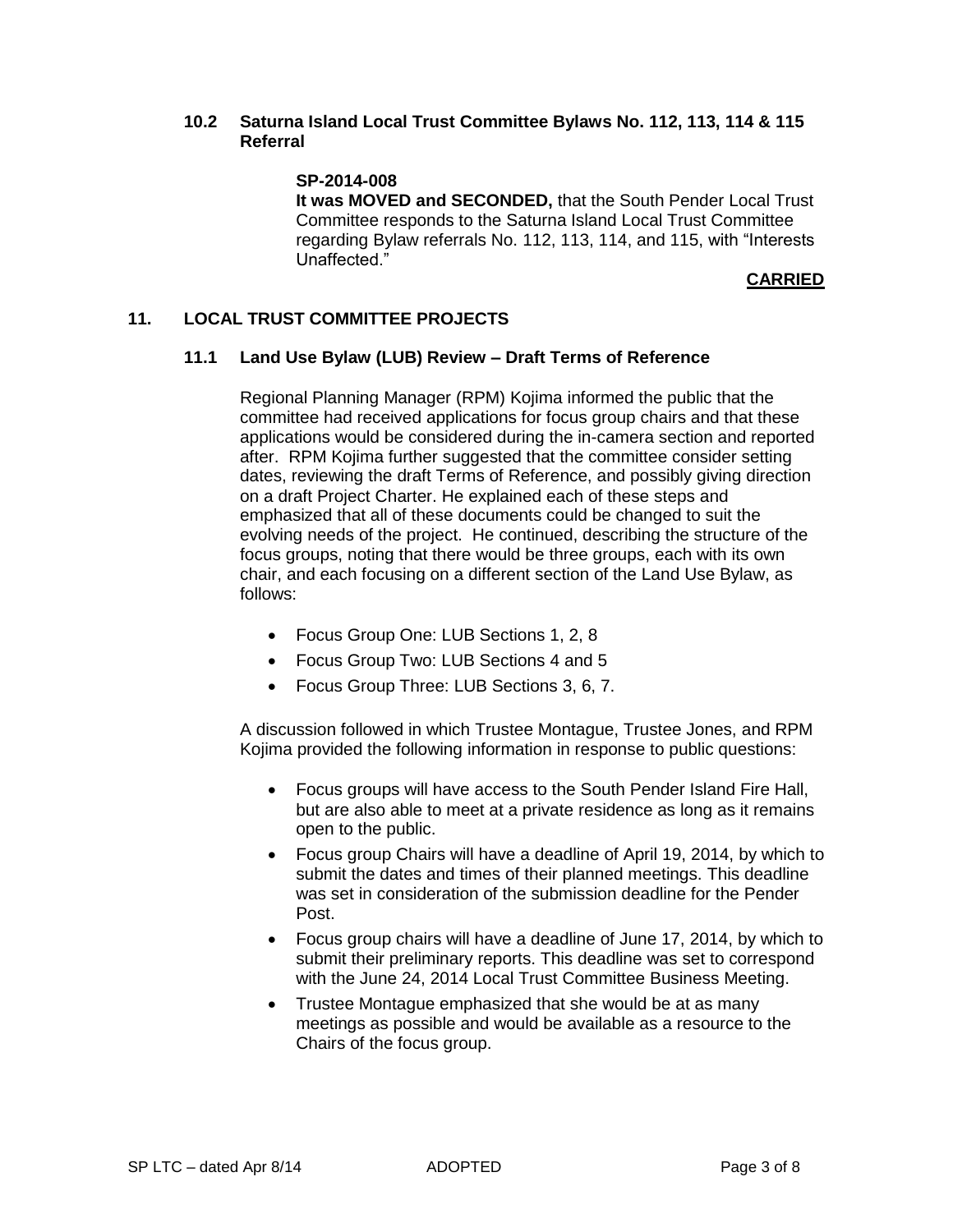There was further discussion regarding concerns that the process remain holistic, that the chairs of each focus group be encouraged to communicate, that the community's desire to proceed slowly remain respected, and that the focus group chairs be provided with training.

Chair Hancock explained the role of a Project Charter. RPM Kojima added that he would prepare a draft Project Charter for the June 24, 2014, Local Trust Committee Business Meeting based on the comments of the trustees made at this meeting.

#### **SP-2014-009**

**It was MOVED and SECONDED,** that the South Pender Island Local Trust Committee endorse the draft Terms of Reference for Focus Group Chairs and request that staff distribute the Terms of Reference to the Chairs following their appointment.

## **12. REPORTS**

#### **CARRIED**

## **12.1 Work Program Reports**

## **12.1.1 Adopted Policies and Standing Resolutions and Objectives**

None

## **12.1.2 South Pender Island Local Trust Committee Work Program**

Trustee Montague presented the signs that were created to address the canal erosion and boat speed issue. She announced that on April 19, 2014, Corporal Pick (RCMP) would be involved in a media event to demonstrate that canal speeds will be enforced.

**Jane Perch**, a member of the community, commented that posting signs on the bridge framework alone would not provide boaters with enough advanced warning to reduce their speed prior to entering the canal and that it is the wake, not the speed, which causes erosion. She also noted that in the past, property owners had agreed to have the signs displayed from their property.

Trustee Montague acknowledged the comment and added that buoys were also considered, but that cost was an issue.

**Bruce McConchie**, a member of the community, commented that the RCMP does not have the resources to monitor and enforce boat speeds. He also noted that depending on the conditions, commercial boaters sometimes require a wake in order to maintain control.

#### **12.2 Applications Report**

None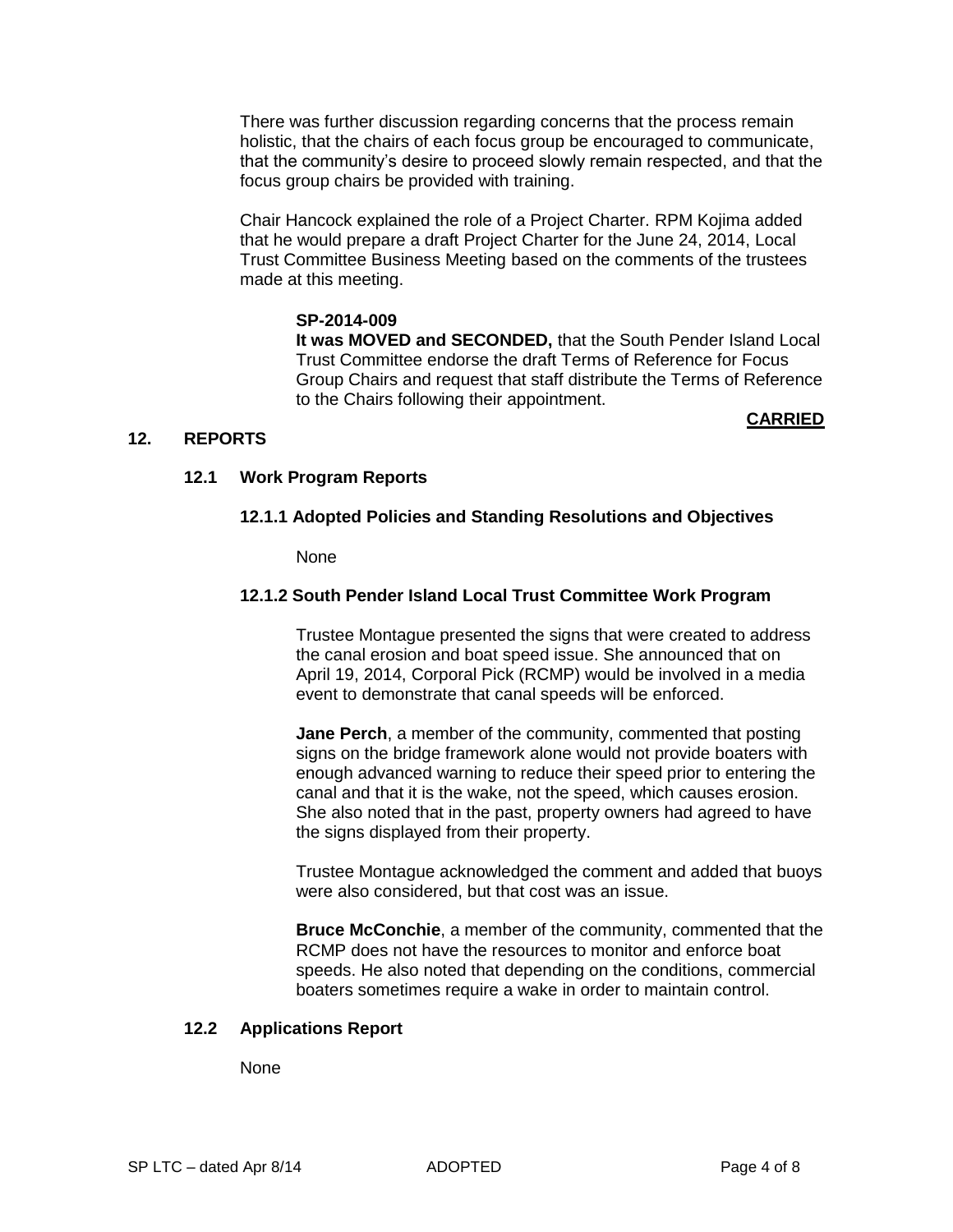## **12.2.1 South Pender Island Local Trust Committee Application Report**

None

#### **12.3 Expense/Budget Reports**

## **12.3.1 Trustee and Local Expenses**

Expense/Budget Reports dated March 2014 provided for information.

It was noted that a new fiscal year is now beginning.

#### **12.4 Bylaw Enforcement Reports**

None

## **12.5 South Pender Island LTC Web Page**

Trustee Jones announced that the Web Advisory Group meeting will be held in May 2014, and that he will bring any of the public's comments or questions to that meeting.

A member of the public asked whether an archive of minutes and agendas would be available.

RPM Kojima answered that they would, dating back to 2011.

Trustee Montague added that Advisory Planning Commission (APC) Chair, Buffy Paterson, had requested and received a copy of all minutes and agendas going back to the beginning of this term.

#### **12.6 Chair's Report**

Chair Hancock reported that he is preparing to attend the Association of Vancouver Island and Coastal Communities (AVICC) convention. He discussed the role of the association in advocacy issues including the Agricultural Land Reserve Core Services review and the BC Ferry service cuts. Chair Hancock stated that he would provide a report from the convention at the next Local Trust Committee Business Meeting.

#### **12.7 Trustee Report**

Trustee Montague provided a reminder that the Stewardship Awards deadline for recommendations is April 16, 2014. She commented that while Trustees are not able to make recommendations, Brooks Point is first in her mind. Trustee Montague reiterated that she is committed to acting as a resource for the Land Use Bylaw (LUB) focus groups.

Trustee Jones provided a reminder that April 19, 2014, is Community Stewardship Day for both North and South Pender Islands.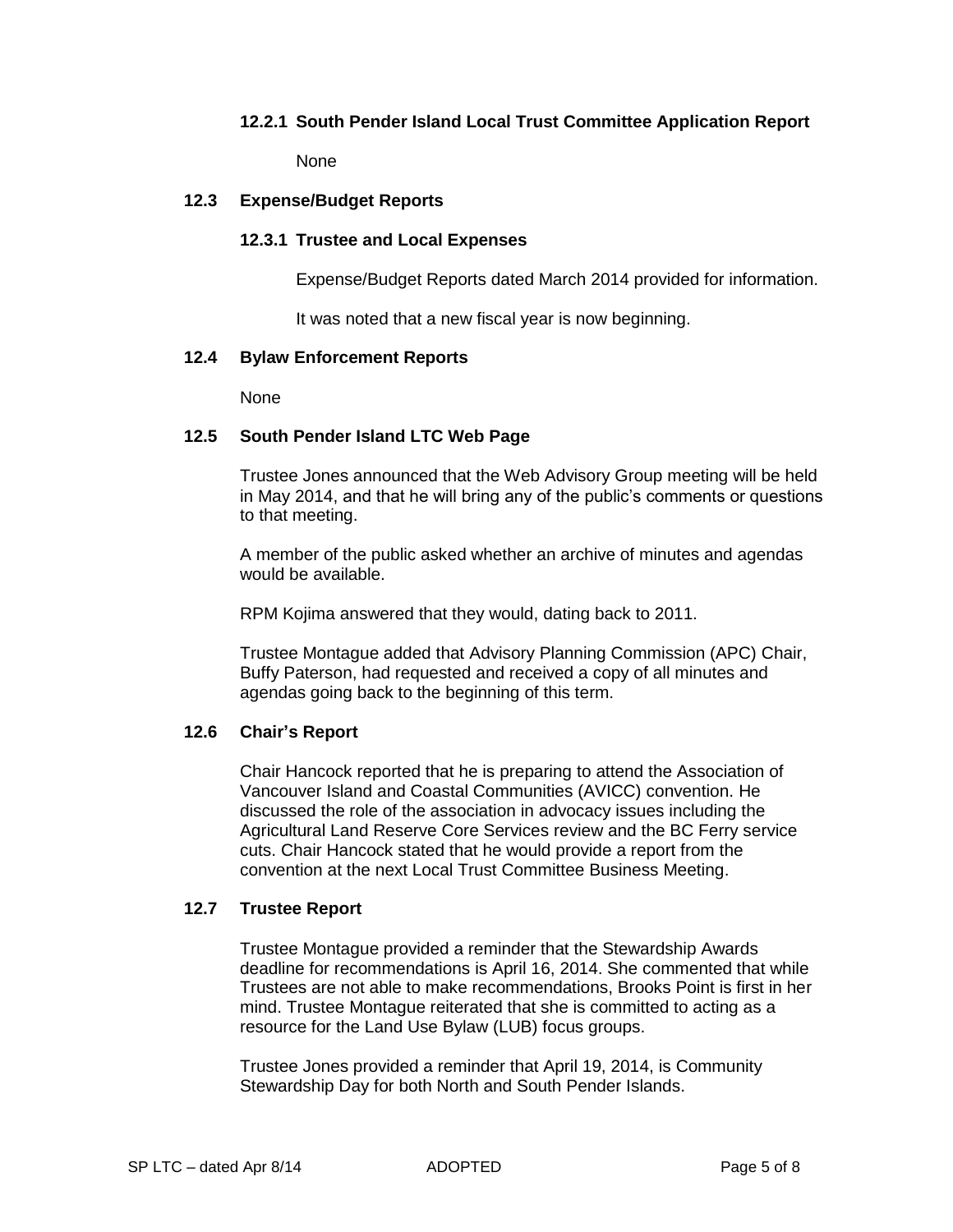Chair Hancock added a description of the planned events and emphasized the importance of ecological protection.

Trustee Jones reiterated that the Web Advisory Group meeting will be held in six (6) weeks and that he would take any comments to the group at that time, including concern over maintaining an accessible archive.

## **13. OTHER BUSINESS**

#### **13.1 Upcoming Meetings**

The next meeting of the South Pender Island Local Trust Committee will be held on Tuesday, June 24, 2014, at 10:00 am at the South Pender Fire Hall.

## **13.2 Groundwater Toolkit & Memo**

Trustee Jones discussed the Groundwater Toolkit and encouraged the public to read the document.

Chair Hancock thanked Trustee Jones for his work on this toolkit.

# **13.3 2013-1014 Annual Report Submission**

Trustee Montague and Regional Planning Manager (RPM) Kojima noted two (2) typographical errors in the document, as follows:

- page three (3), paragraph one (1): "hearings" should be "hearing"
- page three (3), paragraph two (2): in "support for of", "of" will be removed.

# **SP-2014-010**

**It was MOVED and SECONDED,** that the South Pender Island Local Trust Committee approves the attached text for inclusion in the 2013- 2014 Annual Report for approval by Trust Council and submission to the Minister of Community, Sport, and Cultural Development.

# **CARRIED**

# **14. TOWN HALL MEETING**

Chair Hancock invited the public to make comment.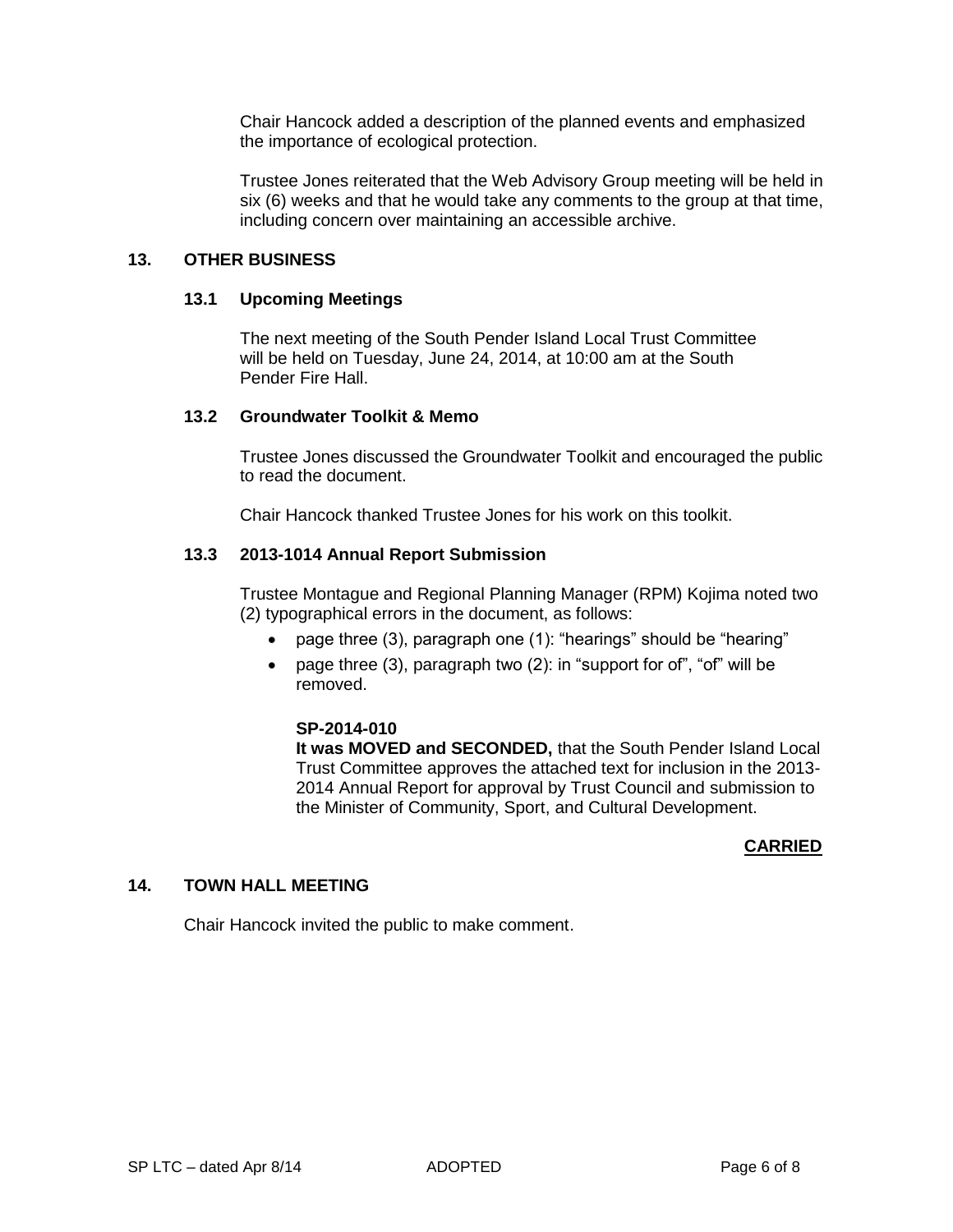**Bruce McConchie** expressed the following concern with the LUB focus groups:

- The Terms of Reference and deadlines were not provided prior to a call for Chair applications.
- The areas of reference are very defined, which may be in contradiction to the community's desire for a holistic approach.
- Three (3) focus groups may become disjointed and it may be unrealistic to expect Chairs to attend all meetings of other focus groups as well.

**Bruce McConchie** continued, stating that he had recommended the project be sent to the Advisory Planning Commission (APC) and that the recommendation had not been accepted. He further recommended that the focus groups not be held to a strict time line, cautioning that this may produce a rushed job.

Trustee Montague thanked Bruce McConchie for his comments and acknowledged that the process would evolve and may get messy.

**Paul Petrie** stated that while he appreciates the cautions, as someone who put himself forward as a Chair applicant, he is comfortable with the Terms of Reference. He suggested that the APC receive an overview at the end of the process.

Trustee Montague acknowledged that the APC bring history and local knowledge. She further stated that involving the APC at some point in the process would be beneficial.

**Tracey Calvert** expressed concern that three (3) separate groups seemed at odds with the holistic approach and asked whether there would be a structure to guide them in integration.

Trustee Montague stated that meeting minutes and community letters of input would be available to all three (3) Chairs.

Trustee Jones added that the Chairs would be able to meet if they so choose.

There was discussion of process of assigning Chairs to committees.

The public was informed by the Trustees that there had been three applicants, that the applications would be considered during the In Camera meeting, and that the Chairs would be announced following the In Camera meeting, on the website, and in the Pender Post.